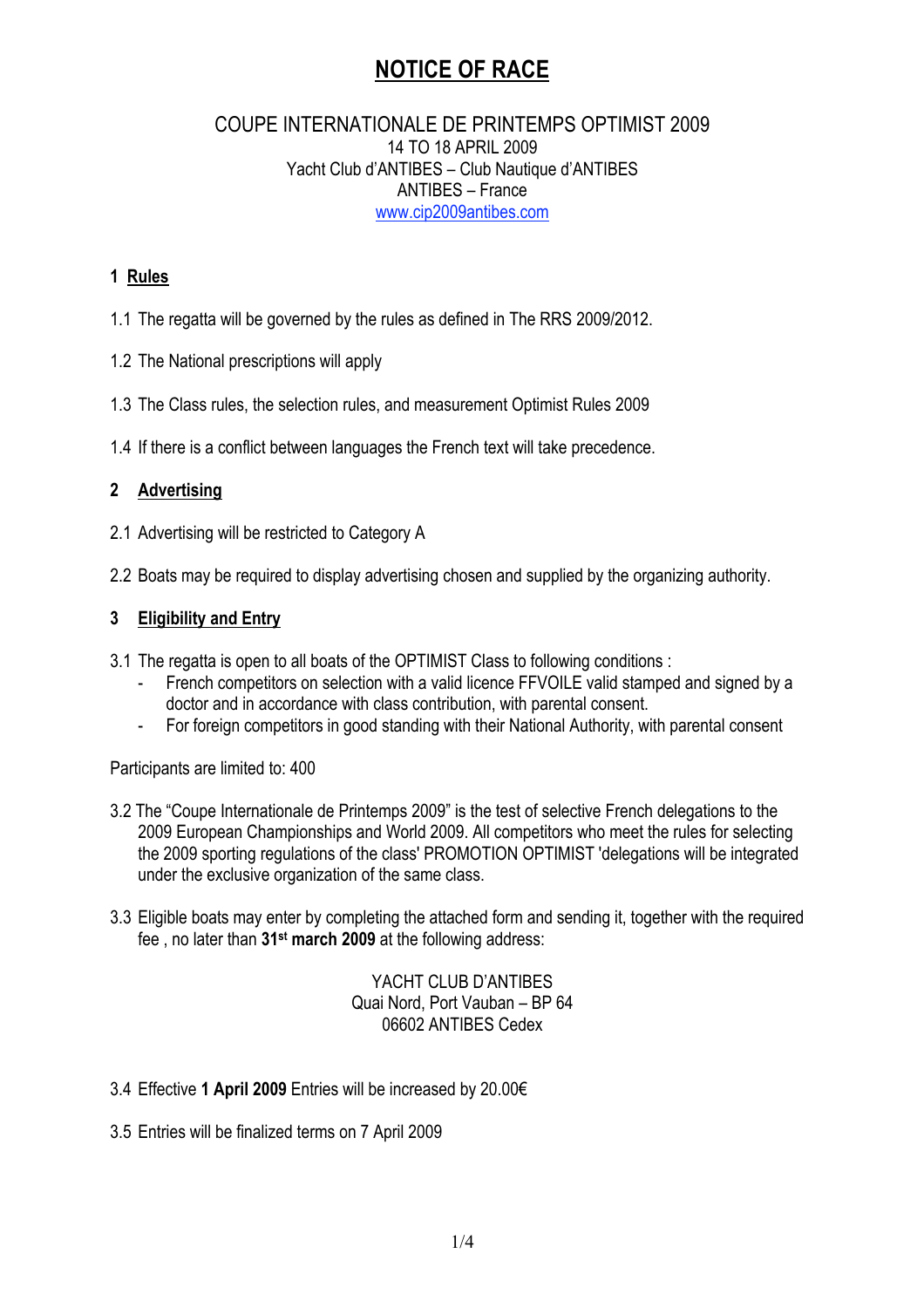# COUPE INTERNATIONALE DE PRINTEMPS OPTIMIST 2009 14 TO 18 APRIL 2009 Yacht Club d'ANTIBES – Club Nautique d'ANTIBES ANTIBES – France www.cip2009antibes.com

# **4 Fees**

4.3 Required fees are as follows : 55,00€

- by order to Yacht Club d'ANTIBES
- by transfert Yacht Club d'Antibes Société Générale
- IBAN : FR76 30003 00481 00037264351

Refunding:

.

In case of cancellation, the competitors will be refunded, following a decision of the Organizing Authority, which may require a medical certificate

#### **5 Qualifying series and final series**

The regatta will consist of a qualifying series and final series

# **6 Schedule**

6.3 Registration, Inspection and Stamping sails 11/04/2009 from 14h00 to 18h00 12/04/2009 from 9h00 to 13h00 13/04/2009 from 10h00 to 18h00 14/04/2009 from 8h30 to 12h00

# 6.4 Dates of racing :

 $14/04/2009$  - 14h30 - 1<sup>st</sup> warning signal – races to follow 15/04/2009 - 11h00 - 1st warning signal – races to follow 16/04/2009 - 11h00 - 1st warning signal – races to follow 17/04/2009 - 11h00 - 1stwarning signal – races to follow 18/04/2009 - 11h00 - 1<sup>st</sup> warning signal – races to follow The last day, no warning signal will be given after 15h00

# 6.5 Number of races

| Category  | Number | Races per day |
|-----------|--------|---------------|
| Benjamin  |        |               |
| Minime D2 | 13     |               |
| Minime D1 | 15     |               |

#### **7 Measurement**

Each boat shall produce a valid measurement certificate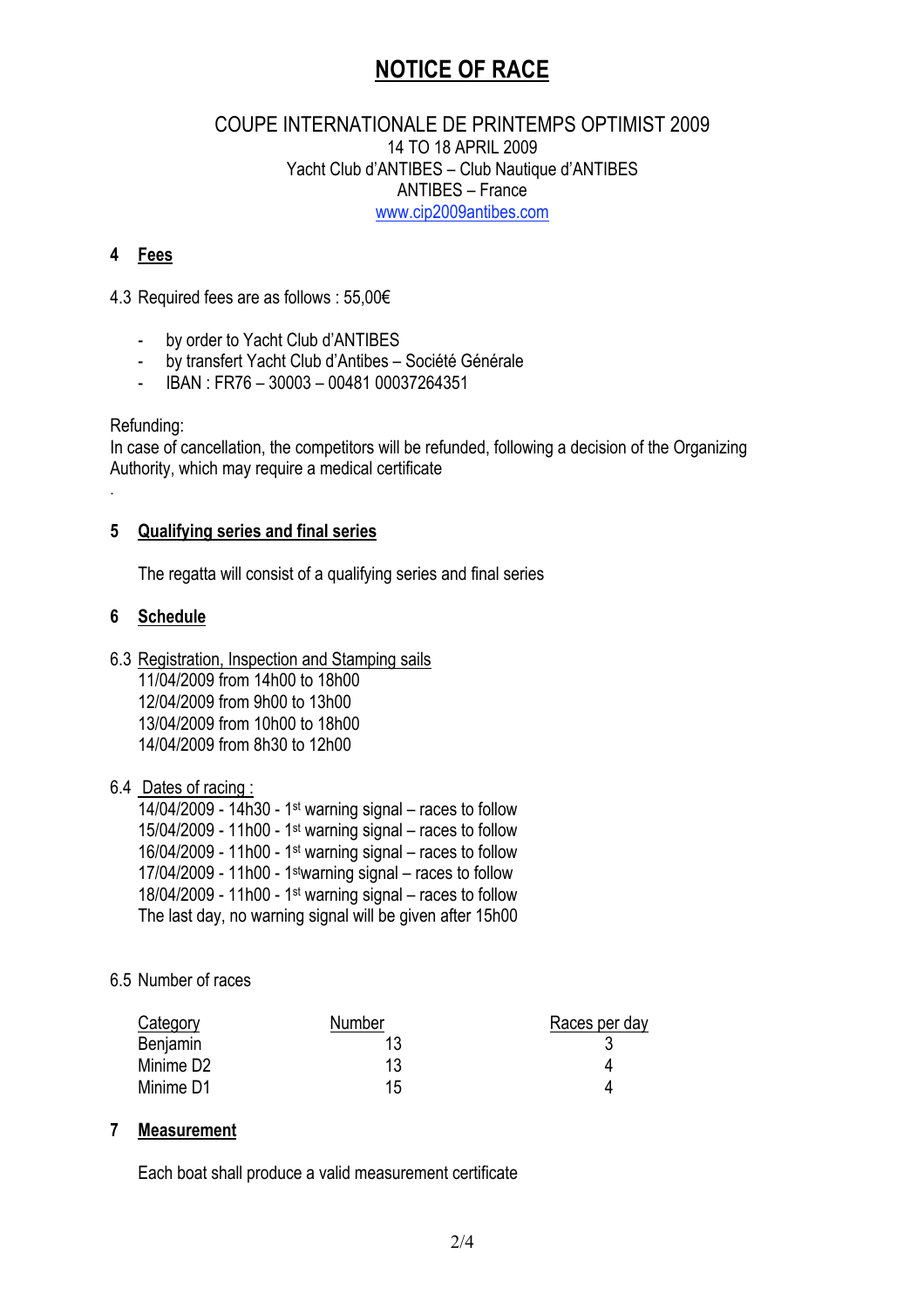# COUPE INTERNATIONALE DE PRINTEMPS OPTIMIST 2009 14 TO 18 APRIL 2009 Yacht Club d'ANTIBES – Club Nautique d'ANTIBES ANTIBES – France www.cip2009antibes.com

### **8 Sailing instructions**

The Sailing Instructions will be available during the registration

#### **9 Venue**

The racing area will be located in Antibes - Juan les Pins Bay

#### **10 The Courses**

The courses to be sailed will be as follows: trapezoid with or with gate

#### **11 Penalty System**

The RRS 44.1 and 44.2 will be applied

# **12 Scoring**

- 12.3 The low point scoring system of RRS Appendix A will apply.
- 12.4 3 races are required to be completed to constitute a series.
- 12.4.1 When 4 or more races have been completed, a boat's series score will be the total of her race scores excluding her worst score.

#### **13 Organisation Boats**

Organisation boats shall be marked with Club Nautique d'Antibes Flag or Yacht Club d'Antibes Flag.

#### **14 Prizes**

At least the first 3 in each category will be rewarded.

#### **15 Right to use name and likeness**

In participating in the event, a competitor automatically grants to the Promotion Optimist and sponsor of the CIP 2009, the right perpetuity, to make, use and show, from time to time and at their discretion, any motion pictures and live, taped or film television and other reproductions of him/her during of the event for the said CIP 2009 in which the competitor participates and in all material related to the said CIP 2009 without compensation.